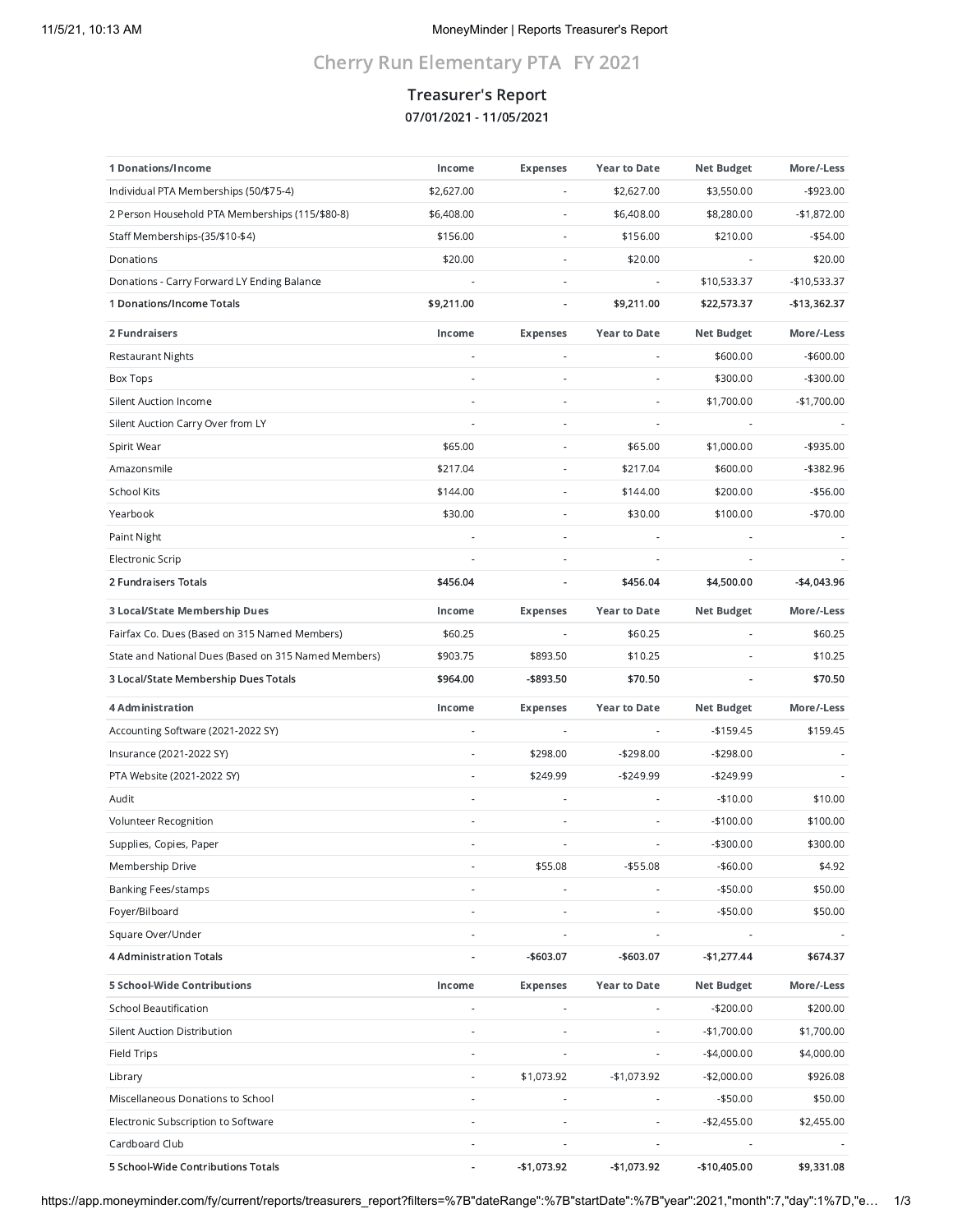#### 11/5/21, 10:13 AM MoneyMinder | Reports Treasurer's Report

| <b>6 Membership Programs</b>                           | Income         | <b>Expenses</b>          | <b>Year to Date</b>      | <b>Net Budget</b> | More/-Less  |
|--------------------------------------------------------|----------------|--------------------------|--------------------------|-------------------|-------------|
| BHWH (2021-2022 SY)                                    |                | \$212.27                 | -\$212.27                | $- $85.00$        | $-$127.27$  |
| Back to School Celebration (2021-2022 SY)              |                | \$32.57                  | $-$32.57$                | $-$50.00$         | \$17.43     |
| New Families Events (2021-2022 SY)                     |                | \$239.03                 | $-$239.03$               | $-$250.00$        | \$10.97     |
| Fall Festival                                          | \$6,365.06     | \$2,061.58               | \$4,303.48               |                   | \$4,303.48  |
| General Membership Mtgs/Ent.                           | ä,             | $\overline{\phantom{a}}$ | ×                        | $-$25.00$         | \$25.00     |
| Family BINGO Night                                     |                |                          |                          | $-$50.00$         | \$50.00     |
| Donuts Day with Loved Ones                             |                | ٠                        | ÷                        | $-$150.00$        | \$150.00    |
| Sweets with Your Sweetie                               |                |                          |                          | $-$150.00$        | \$150.00    |
| Spring Event                                           |                |                          |                          |                   |             |
| <b>Running Club</b>                                    | \$1,346.00     | \$920.47                 | \$425.53                 | ÷                 | \$425.53    |
| 6 Membership Programs Totals                           | \$7,711.06     | -\$3,465.92              | \$4,245.14               | -\$760.00         | \$5,005.14  |
| <b>7 Student Programs</b>                              | Income         | <b>Expenses</b>          | <b>Year to Date</b>      | <b>Net Budget</b> | More/-Less  |
| Grade Level Programming                                |                | $\overline{\phantom{a}}$ | ÷                        | $-$2,000.00$      | \$2,000.00  |
| Odyssey of the Mind                                    |                |                          | ×                        |                   |             |
| Room Parents/SOL                                       |                |                          | $\sim$                   | $-$600.00$        | \$600.00    |
| <b>SCA</b>                                             |                |                          |                          | $-$250.00$        | \$250.00    |
| School Wide Entertainment/Assemb                       |                | $\overline{\phantom{a}}$ | ×                        | $-$600.00$        | \$600.00    |
| Safety Patrol                                          |                | $\overline{\phantom{a}}$ | $\overline{\phantom{a}}$ | $-$150.00$        | \$150.00    |
| Sixth Grade Celebration                                |                | $\overline{\phantom{a}}$ |                          | $-$250.00$        | \$250.00    |
| <b>Talent Show</b>                                     | ä,             |                          | ä,                       | $-$50.00$         | \$50.00     |
| Reflections                                            |                | $\sim$                   | $\sim$                   | $-$200.00$        | \$200.00    |
| Science Fair                                           |                | $\overline{\phantom{a}}$ | ÷                        |                   |             |
| Specials (Music, Art, Etc)                             |                |                          | $\overline{a}$           | $-$1,000.00$      | \$1,000.00  |
| Field Day                                              |                |                          |                          | $-$150.00$        | \$150.00    |
| 7 Student Programs Totals                              |                | $\overline{\phantom{a}}$ | ä,                       | -\$5,250.00       | \$5,250.00  |
| 8 Prof. Dev./Staff Relations                           | Income         | <b>Expenses</b>          | <b>Year to Date</b>      | <b>Net Budget</b> | More/-Less  |
| Professional Development--Staff                        |                |                          |                          | $-$200.00$        | \$200.00    |
| Professional Development--PTA                          |                |                          |                          |                   |             |
| Staff Reimb/Classroom Supplies                         |                | \$400.00                 | $-$400.00$               | $-$3,500.00$      | \$3,100.00  |
| Staff Hospitality (2021-2022 SY)                       | ä,             | \$389.03                 | -\$389.03                | $-$2,000.00$      | \$1,610.97  |
| <b>Staff Retirement Gifts</b>                          |                |                          |                          | $-$100.00$        | \$100.00    |
| 8 Prof. Dev./Staff Relations Totals                    |                | -\$789.03                | -\$789.03                | -\$5,800.00       | \$5,010.97  |
| Carry Over/Start Up Summer 2021                        | Income         | <b>Expenses</b>          | <b>Year to Date</b>      | <b>Net Budget</b> | More/-Less  |
| Insurance (2022-2023 SY)                               |                |                          |                          | $-$298.00$        | \$298.00    |
| Accounting Software (2022-2023 SY)                     |                | $\overline{\phantom{a}}$ |                          | $-$159.45$        | \$159.45    |
| PTA Website (2022-2023 SY)                             | $\bar{a}$      | $\overline{\phantom{a}}$ |                          | $-$249.99$        | \$249.99    |
| New Families(2022-2023 SY)                             |                | $\overline{\phantom{a}}$ |                          | $-$250.00$        | \$250.00    |
| Back to School Bash (2022-2023 SY)                     |                | $\overline{\phantom{a}}$ | $\overline{a}$           | $-$100.00$        | \$100.00    |
| Staff Hospitality (Summer 2022)                        |                |                          |                          | -\$300.00         | \$300.00    |
| Start Up                                               | ÷              | $\overline{\phantom{a}}$ | $\overline{\phantom{m}}$ | -\$2,166.08       | \$2,166.08  |
| Carry Over/Start Up Summer 2021 Totals                 |                |                          |                          | -\$3,523.52       | \$3,523.52  |
| <b>PAC Fund</b>                                        | Income         | <b>Expenses</b>          | <b>Year to Date</b>      | <b>Net Budget</b> | More/-Less  |
| Donated Funds to be used by PAC (Carry Over from 2020) | $\blacksquare$ | $\overline{\phantom{a}}$ | $\overline{\phantom{a}}$ | $-$57.41$         | \$57.41     |
| <b>PAC Fund Totals</b>                                 |                |                          |                          | -\$57.41          | \$57.41     |
| <b>Grand Totals</b>                                    |                |                          |                          |                   |             |
|                                                        | \$18,342.10    | -\$6,825.44              | \$11,516.66              |                   | \$11,516.66 |

https://app.moneyminder.com/fy/current/reports/treasurers\_report?filters=%7B"dateRange":%7B"startDate":%7B"year":2021,"month":7,"day":1%7D,"e… 2/3